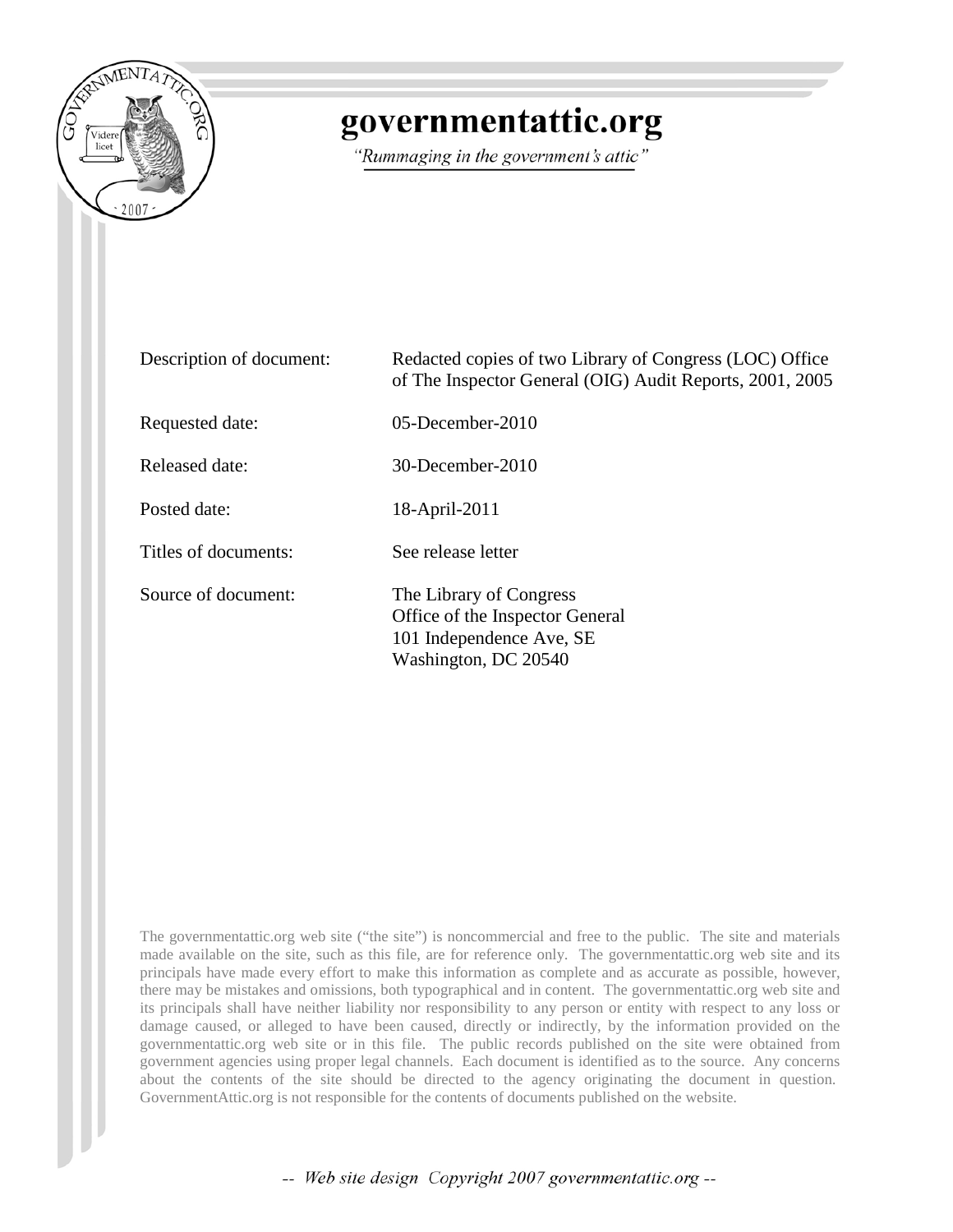

#### **THE LIBRARY OF CONGRESS**

WASHINGTON, D.C. 20540

December 30, 2010

OFFICE OF THE INSPECTOR GENERAL

> I am in receipt of your letter dated December 5, 2010 regarding two audit reports prepared by the Office of the Inspector General. You requested the release of the following audit reports:

- *Investigation of Allegations Regarding Mass Deacidification Quality Assurance*   $\frac{1}{2}$ *Oversight,* Report No. H-05-002, March 14, 2005, and
- *Audit of the Retail Marketing Office,* Report No. 2000-IN-ALS-005, February 16,  $\blacksquare$ 2001.

I regret that these reports are not available for release to the public. However, I have included redacted summaries of both reports. I hope this is satisfactory and fulfills your request.

egards

KarlW. Schornagel Inspector General

Attachment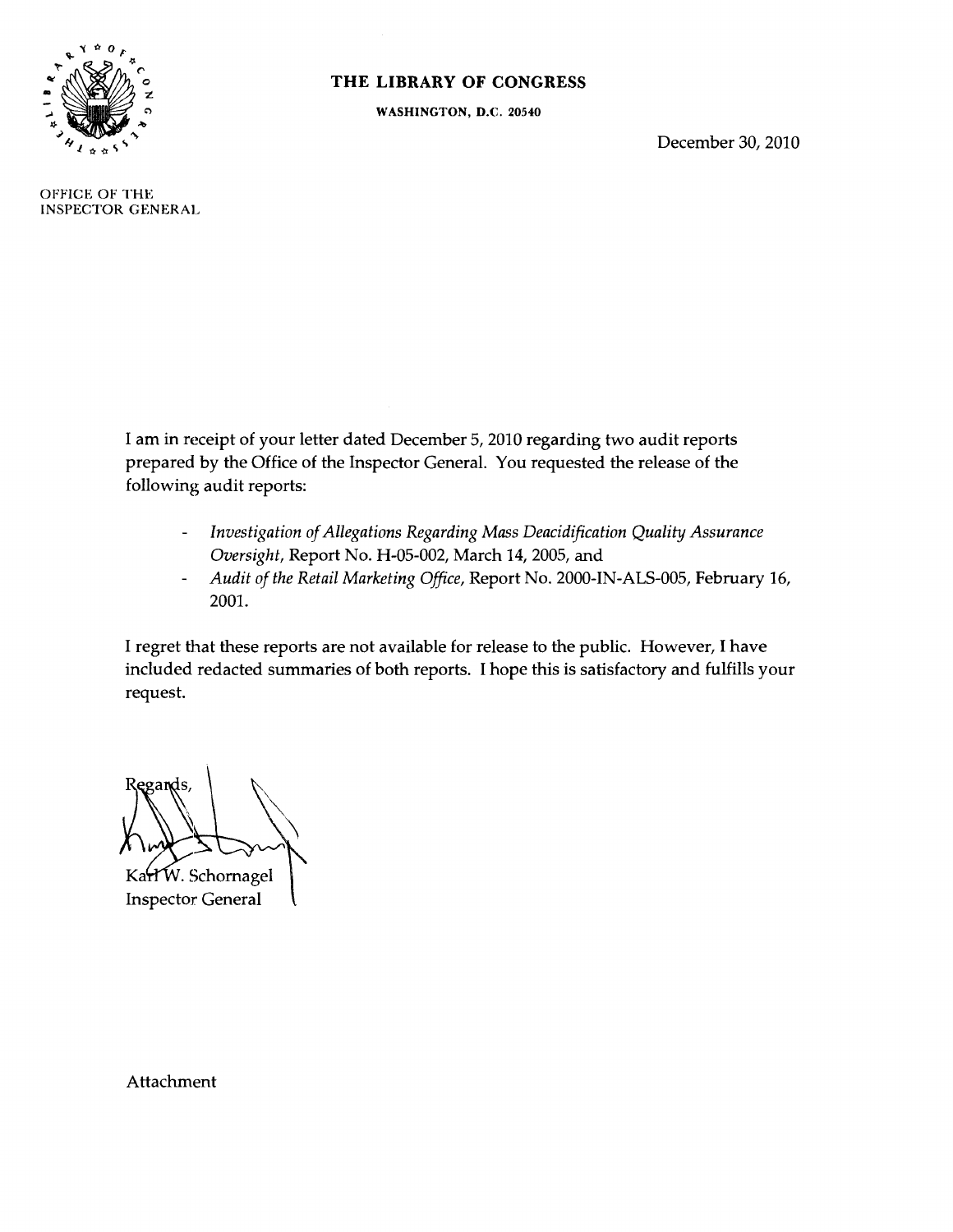#### Mass **Deacidification of Books and Manuscripts**

The Office of the Inspector General conducted a review of the Library's Mass Deacidification contract quality assurance program for books and manuscripts. The activity is managed by the Preservation Directorate, Library Services. Specifically, we determined whether:

- the Library's contractor provides meaningful test data for validating contract specifications,
- contract oversight and independent testing ensures that the contractor adheres to contract specifications, and
- any materials are damaged during processing.

••••••••••••••••••••••••••••••••••••••••••••••••••••••••••• ••••••••••••••••••••••••••••••••••••••••••••••••••••••••••• ••••••••••••••••••••••••••••••••••••••••••••••••••••••••••• ••••••••••••••••••••••••••••••••••••••••••••••••••••••••••• ••••••••••••••••••••••••••••••••••••••••••• Additionally, the Contracting Officer's Technical Representative (COTR) and the Preservation Research and Testing Chemist need to be more involved with onsite unannounced inspections. This is especially important since it is the government's policy to rely principally on the contractor's inspection program and use independent testing judiciously .



A more significant issue is that neither the COTR nor the Preservation Research and Testing Division Chief had effectively monitored the Library's in-house testing. Both admitted that they had not seen test results from October and November 2004 until we requested them on December 14, 2004. Additionally, we found no record of any testing from February 2002 to February 2004. For this testing to be useful, it is essential that the COTR (1) ensure that the Preservation Research and Testing Division conducts its tests as soon as possible after receipt and keep a record of the results, (2) examine the test data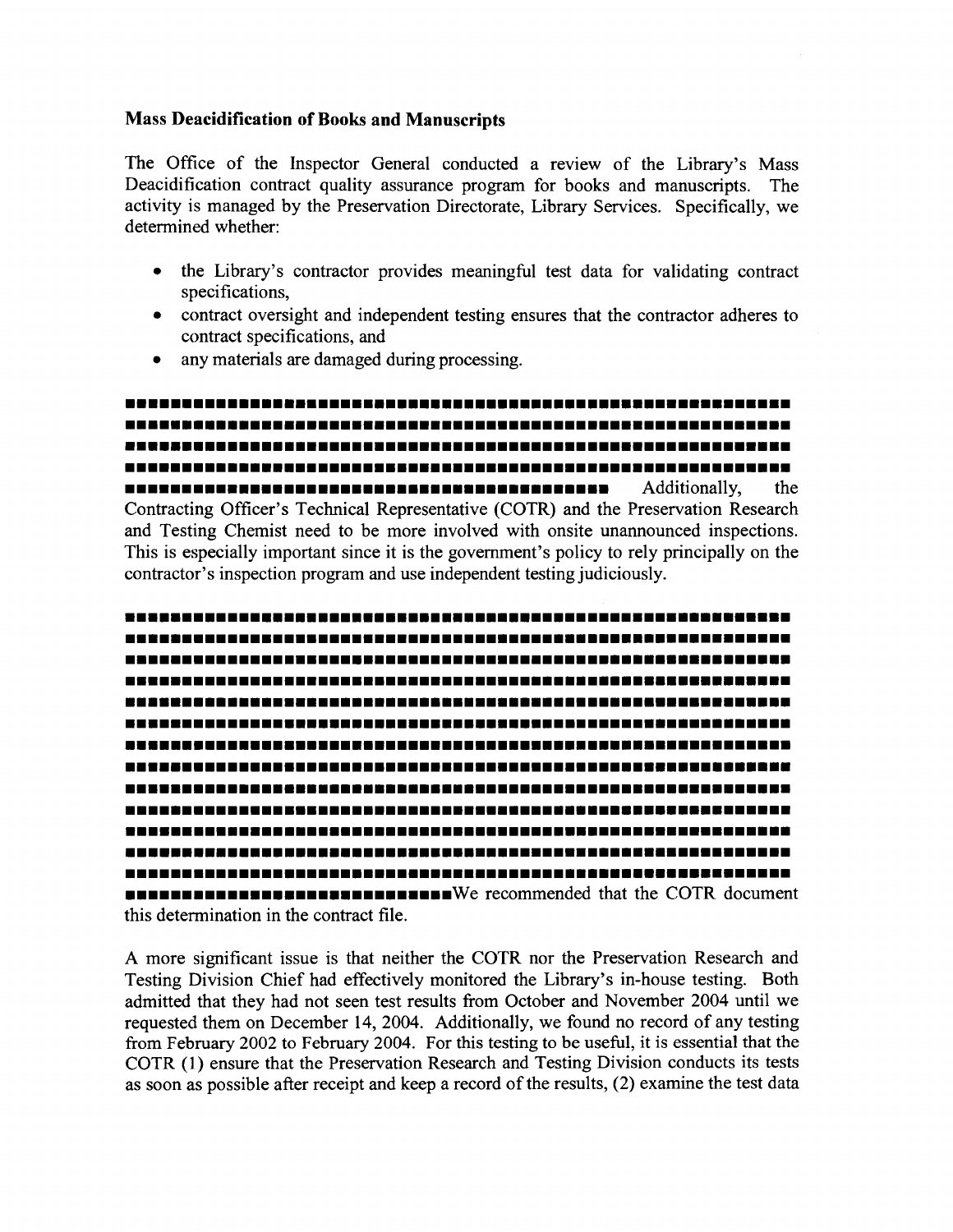on a timely basis, (3) reconcile any missing data, and (4) take appropriate action for nonconforming test results.

To its credit the Preservation Directorate ••••••••••••••••••••••••••• ••••••• •• •••••••• ••• ••• ••••••• • • conducts its own quality assurance testing. ••••••••••••••••••••••••••••••••••••••••••••••••••••• ••••••••••••••••••••••••••••••••••••••••••••••••••••••••••• ••••••••••••••••••••••••••••••••••••••••••••••••••••••••••• ••••••••••••••••••••••••••••••••••••••••••••••••••••••••••• ••••••••••••••••••••••••••••••••••••••••••••••••••••••••••• ••••••••••••••••••••••••••••••••••••••••••••••••••••••••••• ••••••••••••••••••••••••••••••••••••••••••••••••••••••••••• **EXECUTE:** To remedy this, the Preservation Directorate plans to begin

#### **Retail Marketing Office**

using a standardized test book.

The Library's Retail Marketing Office was established in 1977 with a \$500 gift to purchase, print, or reprint materials including books, pamphlets, pictures, and posters that are related to the Library of Congress. The variety of items available for sale at the Library's gift shops has expanded to include other types of merchandise, including materials that do not originate from the Library. For the first three quarters of FY 2000, the Retail Marketing Office grossed approximately \$1.4 million in sales. The Retail Marketing Office is a unit within the Library's Publishing Office. There are two sales shops that conduct the majority of sales activity; one in the Thomas Jefferson Building and the other in the James Madison Building. The Retail Marketing Office purchases its merchandise from many vendors and can have more than 225,000 items in its inventory with a value in excess of \$700,000.

The OIG conducted a review to determine the adequacy of the system of management controls for measuring, reporting, and monitoring the retail sales operations; whether the unit is acquiring, protecting, and using its resources economically and efficiently; and whether the retail program is operating in compliance with laws and regulations. We identified several areas that warrant management attention.

*Lack of Written Procedures* - The Retail Marketing Office does not have adequate formal written procedures describing/documenting inventory safeguards, incoming sales receipts, resale pricing policy, and invoice processing. We recommended that the Retail Marketing Officer develop and implement written procedures to ensure that •••••••• incorporates the cost of operating the retail function, and staff have proper guidance in processing invoices so that vendors are promptly paid.

### ••••••••••••••••••••••••••••••••••••••••••••••••••••••••••• ••••••••••••••••••••••••••••••••••••••••••••••••••••••••••• •••••••••••••••••••••••••••••••••••••••••••••••••••••••••••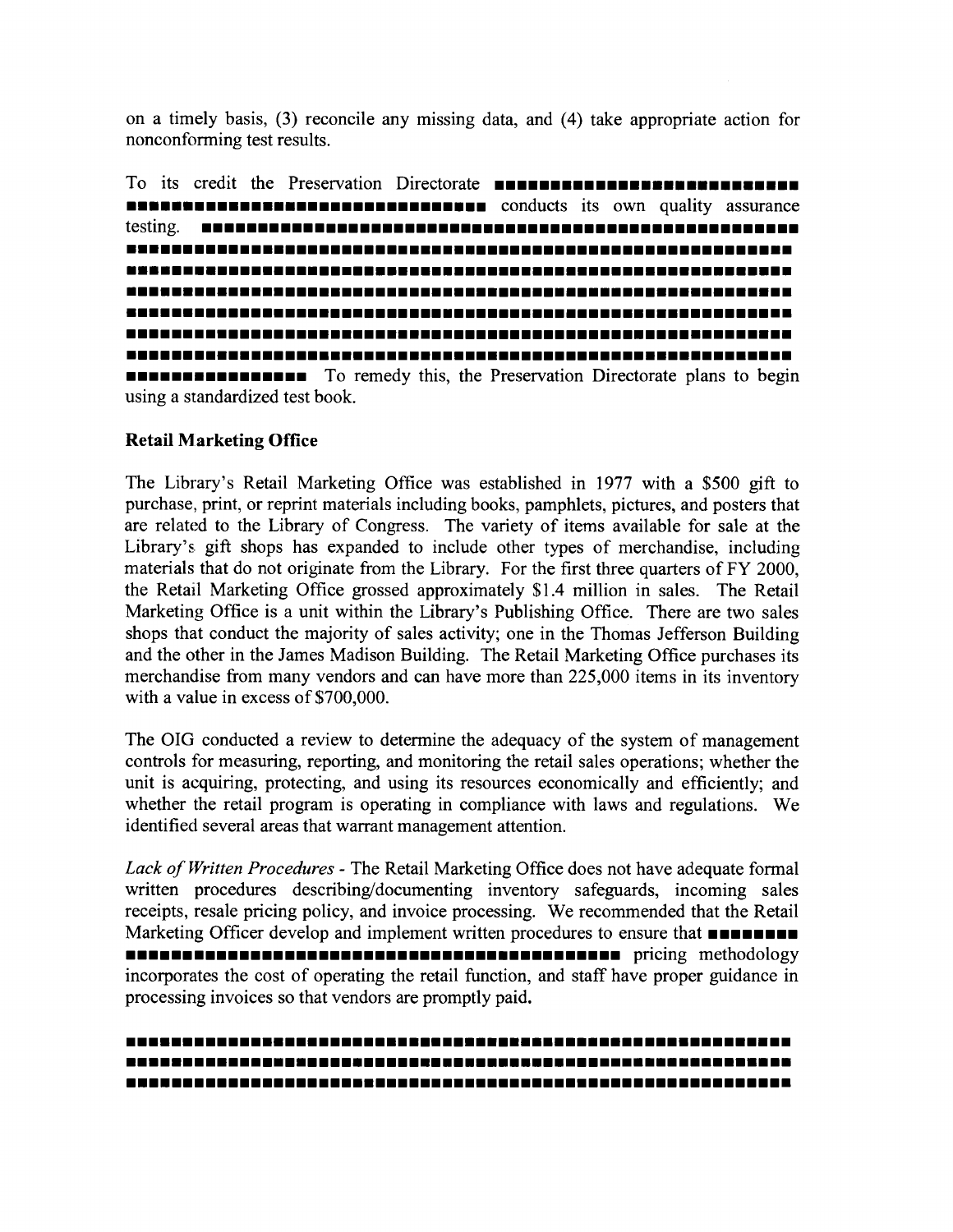## ••••••••••••••••••••••••••••••••••••••••••••••••••••••••••• •••••••••••••••••••••••••••••••••••••••••••••••••••••••••••

*Erroneous Inventory Records* - About 90 percent of the inventory records we sampled showed differences between the physical count and the quantities listed in the inventory tracking system. Furthermore, we found that there was no particular order in which items were shelved in the storage rooms. Any one item could be found in any of the seven storage rooms, and in more than one location within the storage rooms. As a result, locating inventory items can be difficult, and the actual number of physical items on hand difficult to determine. We recommended that the Retail Marketing Officer conduct quarterly inventory counts to ensure that perpetual inventory records are properly updated.

••••••••••••••••••••••••••••••••••••••••••••••••••••••••••• ••••••••••••••••••••••••••••••••••••••••••••••••••••••••••• ••••••••••••••••••••••••••••••••••••••••••••••••••••••••••• ••••••••••••••••••••••••••••••••••••••••••••••••••••••••••• ••••••••••••••••••••••••••••••••••••••••••••••••••••••••••• ••••••••••••••••••••••••••••••••••••••••••••••••••••••••••• ••••••••••••••••••••••••••••••••••••••••••••••••••••••••••• ••••••••••••••••••••••••••••••••••••••••••••••••••••••••••• ••••••••••••••••••••••••••••••••••••••••••••••••••••••••••• ••••••••••••••••••••••••••••••••••••••••••••••••••••••••••• ••••••••••••••••••••••••••••••••••••••••••••••••••••••••••• ••••••••••••••••••••••••••••••••••••••••••••••••••••••••••• ••••••••••••••••••••••••••••••••••••••••••••••••••••••••••• ••••••••••••••••••••••••••••••••••••••••••••••••••••••••••• ••••••••••••••••••••••••••••••••••••••••••••••••••••••••••• ••••••••••••••••••••••••••••••••••••••••

*Improper Reconciliation Procedures with Federal Financial System-* Deposits were not being reconciled to the amounts recorded in the Federal Financial System. These reconciliations are needed to detect inaccurate deposits and mishandling of funds. We recommended that the Retail Marketing Officer ensure that reconciliations are performed in accordance with written procedures.

*Split Credit Card Purchases* - We discovered thirteen instances where purchases were split in order to circumvent the delegated \$2,500 single purchase limit. The Retail Marketing Officer explained that quick turnaround and large quantities are needed to meet customer demand. However, current practice allows purchasers to increase the Library's liability risk. We recommended that the approving official explore the use of blanket purchasing agreements or delivery order contracts. These contracting options are methods of filling anticipated repetitive needs and would provide flexibility in quantities and delivery schedules, help maintain inventories at minimum levels, and perhaps provide advantageous costs or pricing arrangements with vendors.